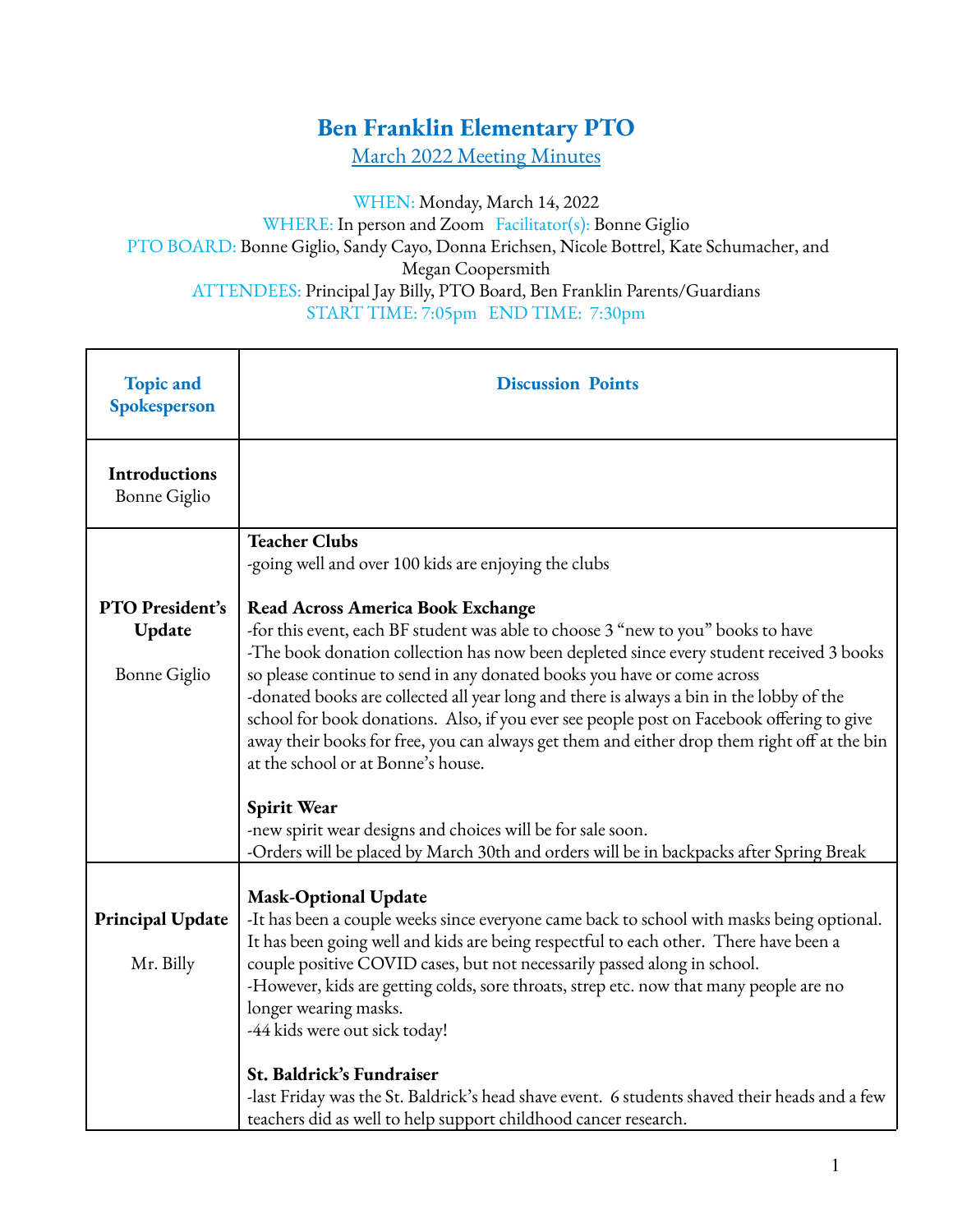|                         | -Ben Franklin team made over \$8,500, but you still can continue to donate!                  |  |  |  |  |  |  |
|-------------------------|----------------------------------------------------------------------------------------------|--|--|--|--|--|--|
|                         | -To donate to the Ben Franklin Team go here:                                                 |  |  |  |  |  |  |
| <b>Principal Update</b> | https://www.stbaldricks.org/teams/mypage/132458/2022                                         |  |  |  |  |  |  |
| cont.                   |                                                                                              |  |  |  |  |  |  |
|                         | Pi Day                                                                                       |  |  |  |  |  |  |
| Mr. Billy               | -Today was "Pi Day" since it was March 14 (3.14)                                             |  |  |  |  |  |  |
|                         | -Mr. Billy challenged 2nd and 3rd graders that if they could recite Pi to 30 decimal places, |  |  |  |  |  |  |
|                         | they could pie Mr. Billy in the face                                                         |  |  |  |  |  |  |
|                         | -London Coopersmith was the only student to succeed at the challenge by reciting 30          |  |  |  |  |  |  |
|                         | digits of Pi and got the reward of throwing a pie in Mr. Billy's face                        |  |  |  |  |  |  |
|                         | Miscellaneous                                                                                |  |  |  |  |  |  |
|                         | -A lot of PTO activities coming up                                                           |  |  |  |  |  |  |
|                         | -End of the marking period is Friday                                                         |  |  |  |  |  |  |
|                         | -Report cards will be out posted either the end of next week or the following week (they     |  |  |  |  |  |  |
|                         | come out before conferences). Reminder that we are on trimesters now                         |  |  |  |  |  |  |
|                         | -Teachers will start reaching out to schedule conferences-virtual & in person options        |  |  |  |  |  |  |
|                         |                                                                                              |  |  |  |  |  |  |
| Treasurer's             | Treasurer's Report: March 2022                                                               |  |  |  |  |  |  |
| Report                  |                                                                                              |  |  |  |  |  |  |
|                         |                                                                                              |  |  |  |  |  |  |
| Kate Schumacher         | **See last page of Meeting Minutes for Kate Schumacher's Treasurer's Report**                |  |  |  |  |  |  |
|                         |                                                                                              |  |  |  |  |  |  |
|                         |                                                                                              |  |  |  |  |  |  |
|                         |                                                                                              |  |  |  |  |  |  |
|                         | <b>Clothing and Household Items Drive</b>                                                    |  |  |  |  |  |  |
| Committee               | -Petra Crevier spoke                                                                         |  |  |  |  |  |  |
|                         | -need 250 bags to do a free pickup                                                           |  |  |  |  |  |  |
| <b>Reports</b>          | -A ton of different items are accepted for this drive so please send stuff in!               |  |  |  |  |  |  |
| Event chairs            | -Mr. Billy said there have been lots of bags collected so far                                |  |  |  |  |  |  |
|                         | 2nd Grade Teacher Appreciation Meal                                                          |  |  |  |  |  |  |
|                         | -Bonne spoke                                                                                 |  |  |  |  |  |  |
|                         | -Teacher Appreciation meal will be held on Thursday, March 17th which is also St.            |  |  |  |  |  |  |
|                         | Patrick's Day                                                                                |  |  |  |  |  |  |
|                         | -There'll be sandwiches, parents are sending in food, and there will be St Patty's day decor |  |  |  |  |  |  |
|                         | <b>Fun Run</b>                                                                               |  |  |  |  |  |  |
|                         | -Bonne spoke                                                                                 |  |  |  |  |  |  |
|                         | -Sunday March 27 at 9am at Lawrence High School track                                        |  |  |  |  |  |  |
|                         | -60 people have signed up so far                                                             |  |  |  |  |  |  |
|                         | -used runsignup system so there's a built in payment processing system                       |  |  |  |  |  |  |
|                         | -medals for runners and they will also get to pick 2 prizes                                  |  |  |  |  |  |  |
|                         | -Teacher Experiences raffles will be done then too                                           |  |  |  |  |  |  |
|                         |                                                                                              |  |  |  |  |  |  |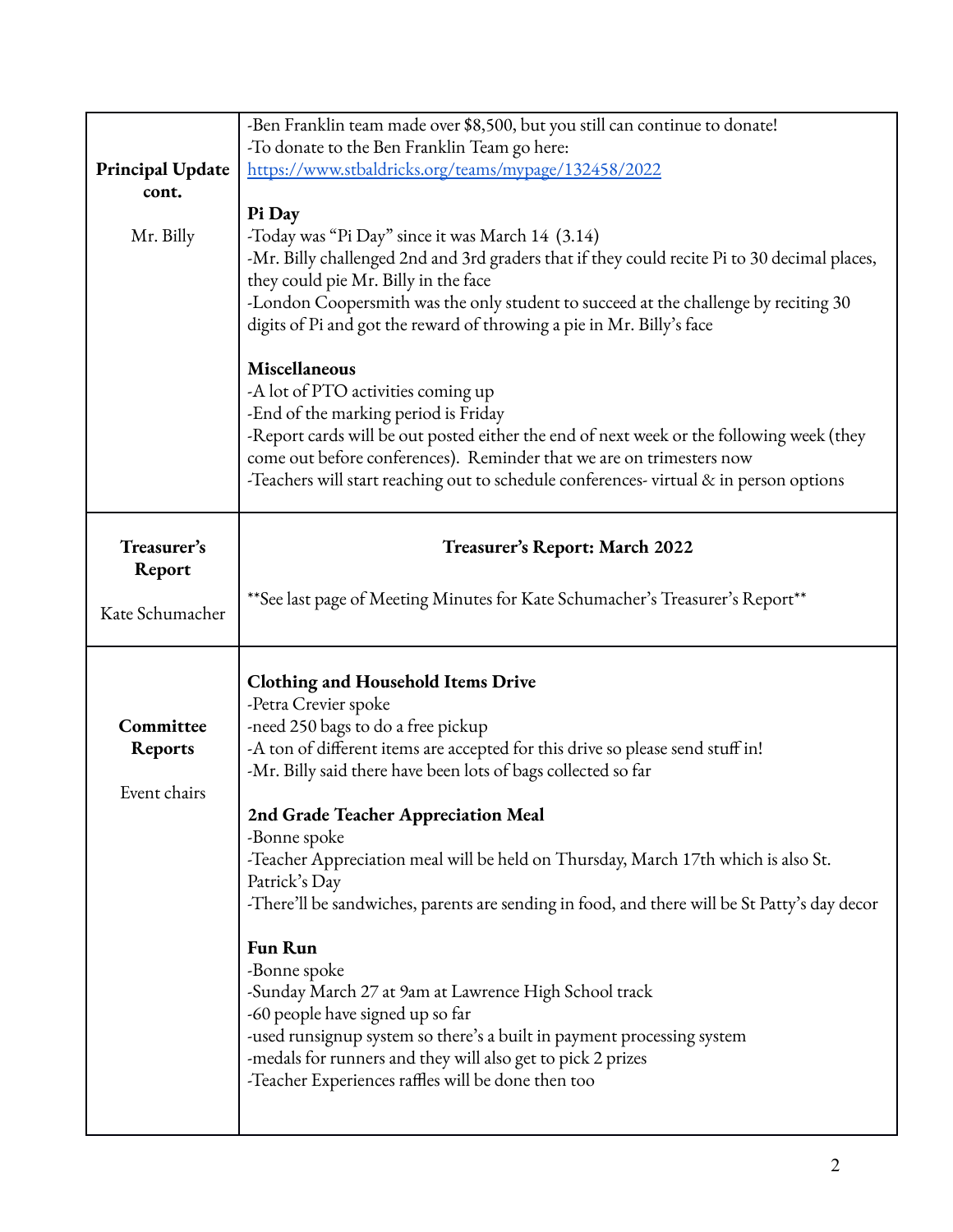| Committee<br><b>Reports</b><br>cont.<br>Event chairs | <b>Book Fair</b><br>Kristen Paladino spoke<br>-Preview day is Tuesday, April 4th and this is when kids come down and choose the books<br>they want<br>-The Book Fair will be open during the day for sales for the kids and then 1:30-4<br>Wednesday, Thursday, and Friday for sales during conferences.<br>-Thursday evening will also have a special event which is the day most people will be doing<br>their evening in-person conferences so Book Fair will be open late on Thursday<br>-Signupgenius will be coming out in the coming weeks for people to volunteer to help<br>Dine to Donate<br>-Bobbi Jo Defelice spoke<br>-Amalfi's on March 29th from 4-9pm: will take flyer or mention BFPTO by name<br>-Five Below fundraiser on April 11-17- must bring flyer!<br>-On the Border on April 19th from 12pm-11pm: must bring flyer! and there's a 20 check<br>minimum for them to donate to us so please tell your family and friends so we get 20<br>check minimum!                                                                                                                                                                                                                                                                                                                                      |
|------------------------------------------------------|---------------------------------------------------------------------------------------------------------------------------------------------------------------------------------------------------------------------------------------------------------------------------------------------------------------------------------------------------------------------------------------------------------------------------------------------------------------------------------------------------------------------------------------------------------------------------------------------------------------------------------------------------------------------------------------------------------------------------------------------------------------------------------------------------------------------------------------------------------------------------------------------------------------------------------------------------------------------------------------------------------------------------------------------------------------------------------------------------------------------------------------------------------------------------------------------------------------------------------------------------------------------------------------------------------------------|
| <b>New Business</b><br><b>Bonne Giglio</b>           | <b>Bylaw changes</b><br>voting on bylaw changes. A summary of changes proposed and why:<br>1. dues payment for membership-all parents regardless of availability to pay should<br>be members of the PTO<br>2. qualifications for becoming a board member- Present bylaws were too restrictive so<br>we want to make it more equitable to be a board member<br>reword election and vacancy language and tweak language of 2 board member<br>3.<br>positions<br>-Kate made motion to amend bylaws and Donna seconded<br>-Vote was held: 11 people were in favor, 0 were opposed.<br>-changes to the bylaws have been accepted and will be updated on the website<br>Open Board Member positions for 2022-2023 school year<br>-3 Board positions will be open : 1st VP, 2nd VP, and Treasurer<br>-nominations will be taken at the April 20th PTO meeting and elections will be held on<br>the May 9th PTO meeting<br><b>Committees in Need of Volunteers</b><br>1. Fun Run<br>2. End of the Year Carnival<br>3. Screen Free Week<br>4. Parents Night Out<br>If you want to volunteer to help, please email the PTO at <b>bfptorocks@gmail.com</b><br><b>Stream Cleanups</b><br>-there will be 2 in our town on April 23: one at Colonial Lake (see flyer) and another at<br><u>Lawrence Nature Center (see flyer)</u> |